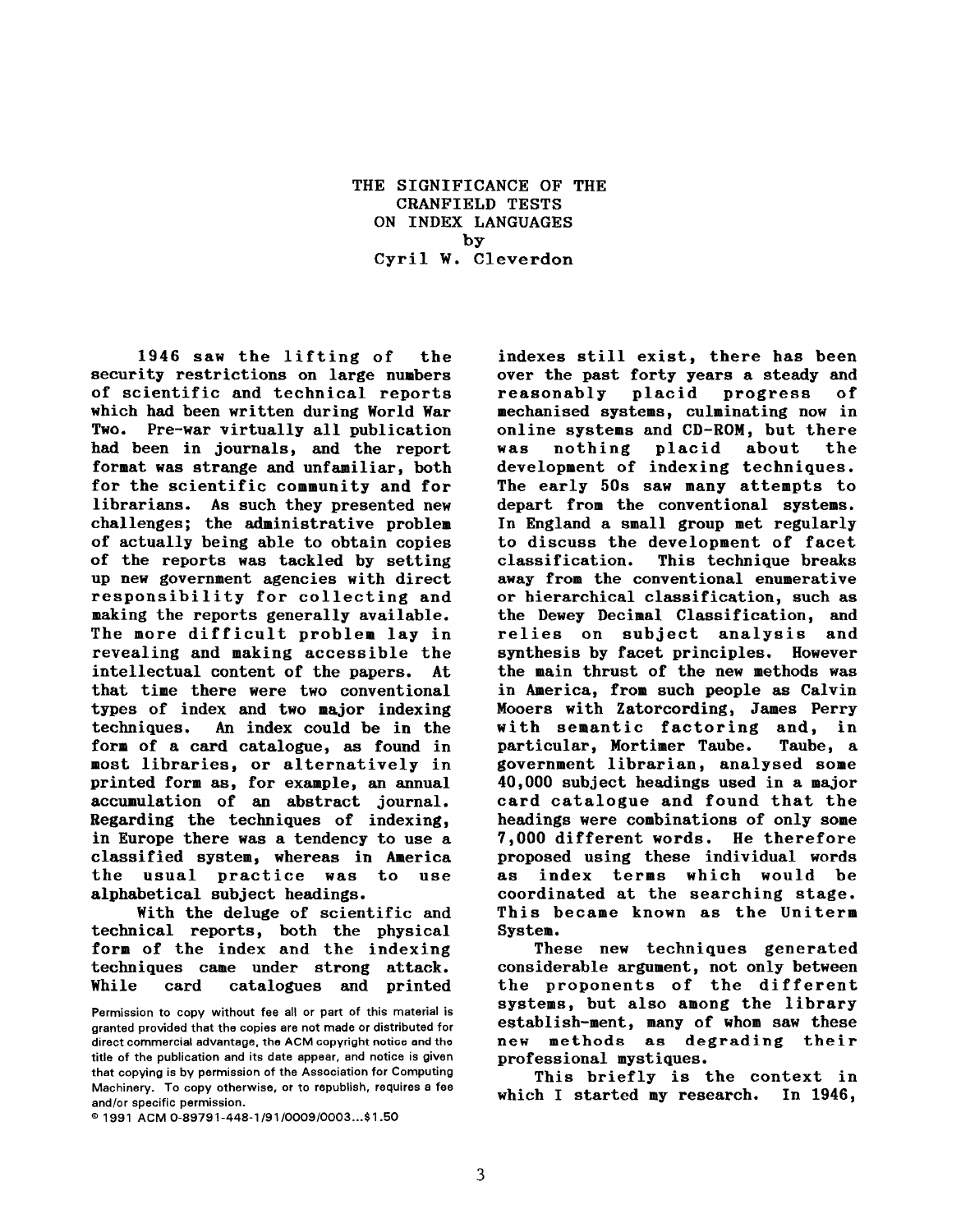after working in public and industrial libraries, I had become Librarian of a small post-graduate College of Aeronautics at Cranfield. became involved in the activities of an aeronautical information panel, which was attached to a group of NATO, and which met every six months in various NATO capital cities. The United States representative on this panel brought to the meetings some of the proponents of the new techniques, and it was from them that I learnt at first hand about the developments. I was immediately attracted by the apparent simplicity of the Uniterm system, so much so that with a colleague, Bob Thorne, we did a small test. For this I indexed 200 papers, and Thorne carried out a number of searches. It was, by any standards, a trivial piece of work, but we were presumptuous enough to issue a short report. (Ref. 1) This was completely ignored in England but aroused some interest in the States, no doubt because of the strong opposition to the Uniterm system by professional librarians.

As an aside, it may be of interest to this Group to note that it was this report which was said to have been the catalyst that popularised the term 'information retrieval'. The original use of this term was by Calvin Mooers in 1951, but as his report was not widely circulated, it made no impact at the time.

I had also been involved in testing a system proposed by the Nationaalluchtvaartlaboratorium of the Netherlands and as a result had come to the conclusion that, for a valid comparison between systems, it would be necessary to control conditions in such a way that performance could be related to economic factors.

While attending a NATO meeting in Ottawa in 1955, I went to Detroit to give a paper at the Special Libraries Association Conference. Controversy over the new methods was still raging, with extravagant claims on one side being countered by absurd arguments on the other side, without any firm data being available to justify either viewpoint. A recent editorial in American Documentation (Ref. 2) had read, "Cautious and searching evaluation of all experimental results is essential<br>in rating the efficiency of in rating the efficiency of documentation systems. May the age-old controversies that arose from the conventional systems not be reborn in the mechanised searching systems of the future". I took this as the theme of my paper, arguing that an independent evaluation of the rival claims was needed, and outlining how this might be<br>done. Mrs. Helen Brownson of the Mrs. Helen Brownson of the National Science Foundation happened to be in the audience, expressed interest in my suggestion and the outcome was that two years later the Foundation made a grant of \$28,000 to cover a two year project on a comparative evaluation of four systems. to be a conventional classification, Universal Decimal<br>, a conventional Classification, alphabetical subject index, a purposely devised schedule of a fac classification and the Uniterm System of Coordinate Indexing. 18,000 papers in the field of aeronau engineering were to be indexed by each of these four systems, and 1,200 search questions were obtained for testing.

In line with my views on economic factors, a number of controls were built in to the indexing process; for example, the three indexers were of<br>different qualifications and different qualifications and experience, and within batches of 100 documents the time allowance for indexing each paper ranged from 2 minutes to 16 minutes. These and other variations were repeated every 6,000 papers so that the learning process, if<br>any, could be evaluated. Card any, could be evaluated. catalogues, prepared for three of the systems, contained some 160,000 cards while the inverted file for the Uniterm system had 3,100 aspect cards.

The search questions had been<br>ined from several hundred obtained individuals in 58 different organisations, mainly in England and America. Each question was based on a single document in the test collection, and a search was considered successful if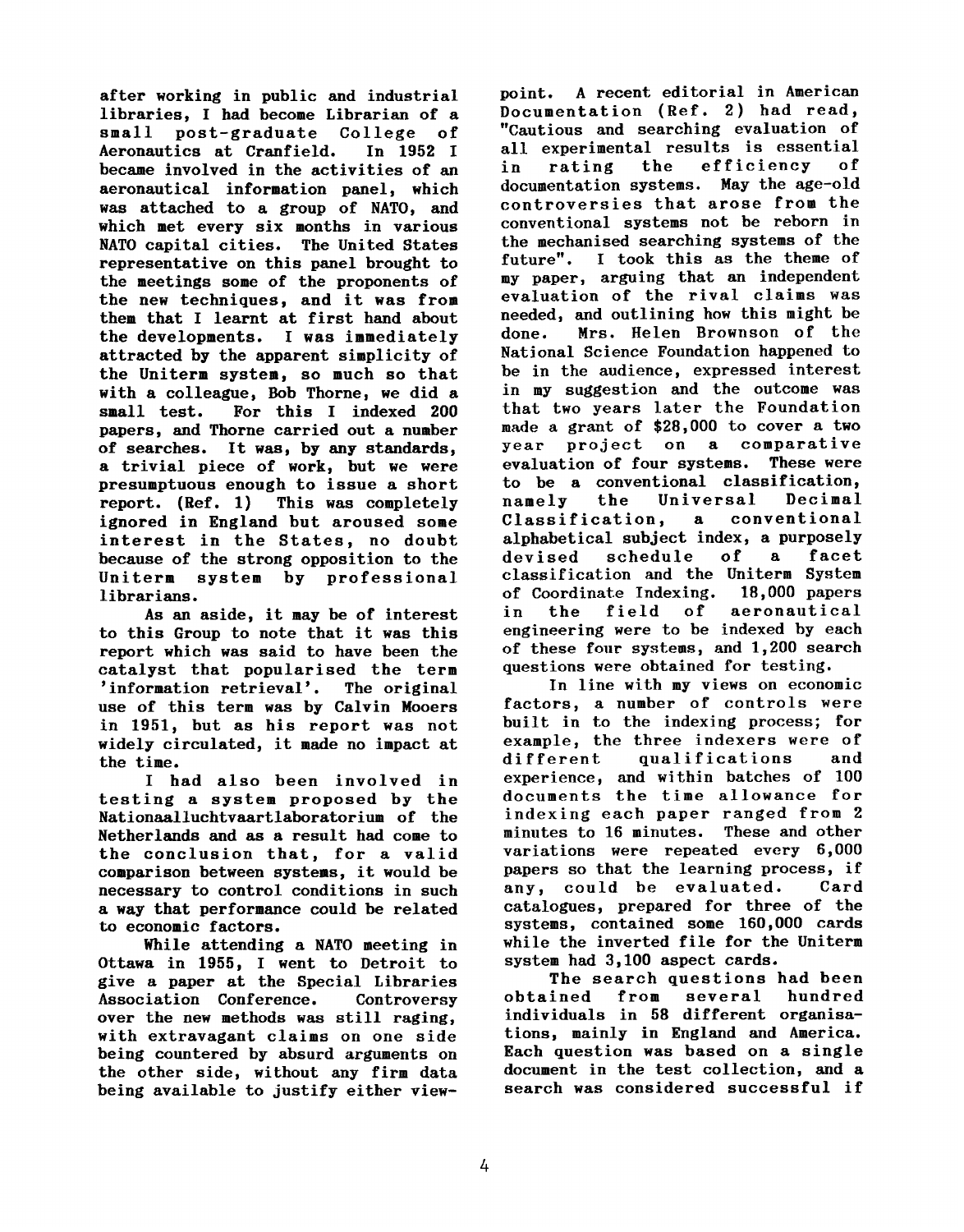that particular paper was located in the catalogue. The results of the test showed that all four systems were achieving in the region of 74 - 82% efficiency in retrieving the required paper, with the Uniterm system showing a slight advantage, and the facet classification having the lowest rank. The searches were repeated by a group of students, mainly to check whether there was any validity in the argument that classification systems were more difficult for an end-user than an alphabetical subject index, but the results showed no difference from the searches by project staff. Analysis indicated that there was no increase in performance for an indexing time of more than four minutes.

A detailed analysis was made of all cases where there had been a failure to locate the required document. This showed that the large majority of these failures were due to human error, either in the indexing, in the searching, or in the clerical processes of preparing the catalogues. Only one failure in 20 could in any way be tied in to the indexing system. In other words there was a strong presumption that the particular system used appeared to have no significant effect on performance.

The publication of the final report (Ref. 3) attracted wide interest, caused considerable annoyance to the advocates of the different systems, and received some praise but much criticism. Most of this could be ignored, such as the comment, \*'You had no right to be so intelligent with the Uniterm system; it is meant to be used by persons of low intellect", or the person who wrote, "Subject headings are not meant to be so specific as those you used; that is why it performed so much better than it should have done". The most trenchant criticism came from Professor Swanson of the University of Chicago. (Ref. 4) His major point related to the use of search questions which were based on documents in the test collection. The validity of this point was somewhat lessened in that neither Swanson nor anyone else had been able to propose any other practical technique which would have overcome so effectively the problem that is associated with the determination of relevance, an aspect of evaluation testing which has still not been satisfactorily settled, in spite of being the subject of dozens of papers. The crude method used in Cranfield 1 was a reaction to the debacle of an earlier attempt to compare two systems. In this, two groups each indexed some 15,000 documents and carried out a number of searches in their own system. When they came together to consider the results, there was a total failure to agree on the relevance of the different sets of citations which each group had retrieved, and at the end of the second day of meetings, they were still arguing about the meaning of the first search question.

While Cranfield 1 was under way, two other investigations were made. The first was intended to show to what extent the Cranfield results were influenced by the artificialities of the test design. This was carried out on an operational facet classification system in an industrial organisation; the results and consequent failure analysis closely paralleled the results of Cranfield 1. The second was a test of the Metallurgical Index at Western Reserve University (Ref. 5), notable both for the novel and sophisticated approach to indexing and for the fact that searches were done using a GE225 computer. However, a single search on the 50,000 document collection was reputed to take eight hours, so the test was confined to a subset of 1,000 documents. This meant that it was a relatively trivial task for us at Cranfield to index these documents by a facet classification, and thereby provide the basis for a comparative evaluation. By the time of starting on this project, it was realised that the recall ratio was of limited interest unless the precision ratio was also known, so for the 104 questions used in the test, a check was made to identify all the documents which were relevant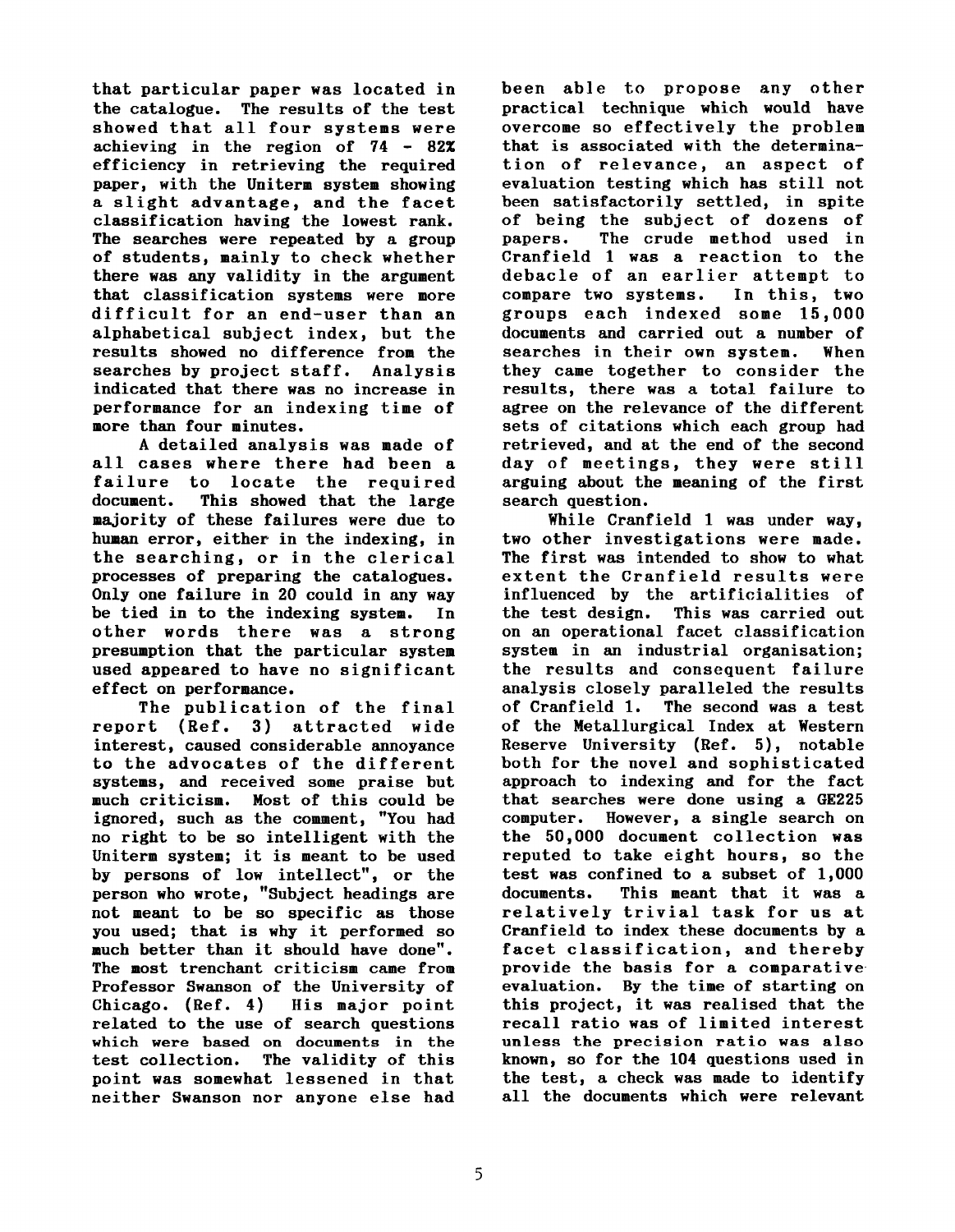to each question.

Two matters of particular interest came from this test. The semantic factoring technique could be described as a powerful system, making considerable use of roles and links, but it turned out that these devices were so powerful that it was difficult to use them in the search process without eliminating all retrieval.

The result was that the WRU system performed significantly less well than our facet catalogue. The second point arose from testing this facet catalogue. Originally an average of twelve entries had been made for each paper. After searching at this level, the number of entries was reduced to eight, then five, and then to three. The results of searches at these four levels showed experimentally for the first time a phenomenon which had originally been theoretically advanced by Robert Fairthorne, namely the inverse relationship of recall and precision. (Fig. 1)



Whereas it had been the general view that there were fundamental differences in the various systems, the experience of working with four systems at the same time convinced us that this was not the case. Each index language was an amalgam of a few different devices, some of which were intended to improve the recall of relevant papers

and others were intended to improve precision by preventing the recall of non-relevant papers. We knew that within a single system it was not possible to improve both the recall and the precision ratio simultaneously, but it was hypothesised that there would be some combination of recall and precision devices which would give optimum performance.

Two factors appeared to be critical. The first relates to the level of recognition of the contents of a document. In conventional indexing, it is normally an editorial or management decision as to the number of index terms or entry points which should, on average, be permitted. Within this overall decision, it is an intellectual decision by the indexer as to which aspects of the document should be recognised by assigning index terms. The intellectual aspect of this decision can be bypassed by agreeing to accept, say, all the significant words in the title or all the words in the abstract, in some designated parts of the text, or finally the complete text. Such variations we called<br>'exhaustivity'. A high-level of 'exhaustivity'. exhaustivity represents a recall device, for it is obvious that unless a term has been assigned to a given document, the document cannot be retrieved by that term.

The second important factor related to what we called 'specificity'. An index term can be co-extensive with the subject it is describing or it can be, to a varying degree, more general or broader in meaning. For example, a thesaurus is a controlled language, which will probably contain some specific terms, but there will also be terms which are subsumed to a broader, controlled language term. In this respect, a high level of specificity is a precision device in that if, at the input stage, two or more concepts are grouped under a single term, it will be impossible to separate them at the search stage.

A great deal of effort had gone into setting up the four indexes of Cranfield 1. They had fulfilled their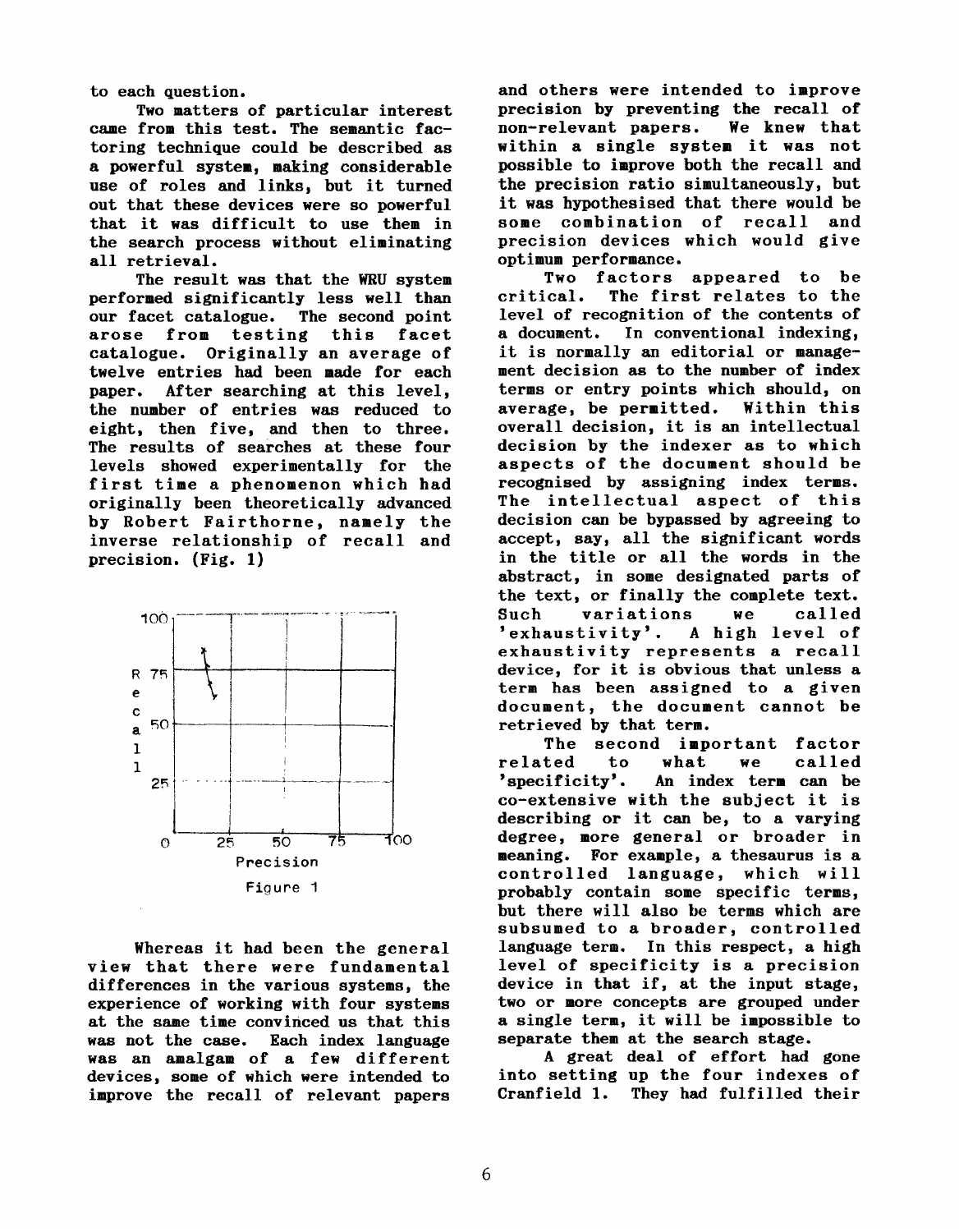objective, but it was clear that they could not be used for further development. Whereas Cranfield 1 had attempted to simulate an operational situation, with an emphasis on economic factors, we now required a laboratory type situation where, freed as far as possible from the contamination of operational variables, the performance of index languages could be considered in isolation. Taking the view that all index languages were amalgams of recall and precision devices, the objective of Cranfield 2 would be to measure the effect of each of these devices, alone or in any possible combination, on recall and precision. For this, a new collection with rigorous controls was required.

Experience had shown that a large collection was not essential, but it was vital that there should be a complete set of relevance decisions for every question against every document and, for this to be practical, the collection had to be limited in size. To obtain the document set, letters were sent to some 200 authors of recently published research papers, and they were asked to state, in the form of a question, the problem to which their paper was addressed, and to add supplementary questions that arose in<br>the course of their research. They the course of their research. were then requested to indicate, on a scale of 1 to 5, the level of relevance to each question of the references which they had cited. The test collection of 1,400 documents was made up of these references. A group of six students spent three months screening the documents against 279 questions; those which they considered might be relevant were sent to the originator of the question for his final judgement.

The indexing of the documents was a multi-stage process. The indexer first recognised the concepts in the document; sometimes these could be expressed in a single word but more often were two or three words. A weighting in the range of 1 to 3 was assigned to indicate the relative importance of each concept within the document. Each single word occurring in the concepts was then listed and<br>
siyon the appropriate weighting. On given the appropriate weighting. average there were 33 single terms. with 14 having the top weighting and an additional 8 having the medium weighting. Finally the concepts were combined into themes.

Starting from the absolute basic level of single terms in the natural<br>language of the documents, the language of the documents, intention of Cranfield 2 was to progress to more complex index languages by introducing various recall<br>and precision devices. An example of and precision devices. how these languages were obtained is given in Figure 2.





Starting from 1.1, single terms in natural language, 1.2 is I.1 PIUS synonyms, while 1.3 is 1.1 plus word forms. 1.4 takes 1.2 and includes quasi-synonyms (that is words which are sometimes but not always synonyms)<br>while L.5 combines L.3 and L.4. Index while  $1.5$  combines  $1.3$  and  $1.4$ . languages 1.5, 1.6 and 1.7 are formed by successive hierarchical reductions of the natural language terms, so that the 3,150 terms of language 1.1 were reduced to 310 for language 1.7. Similar principles were applied to obtain fifteen index languages based on concepts and six based on controlled language terms taken from the Thesaurus of the Engineers Joint Council.

A sample test, had shown that there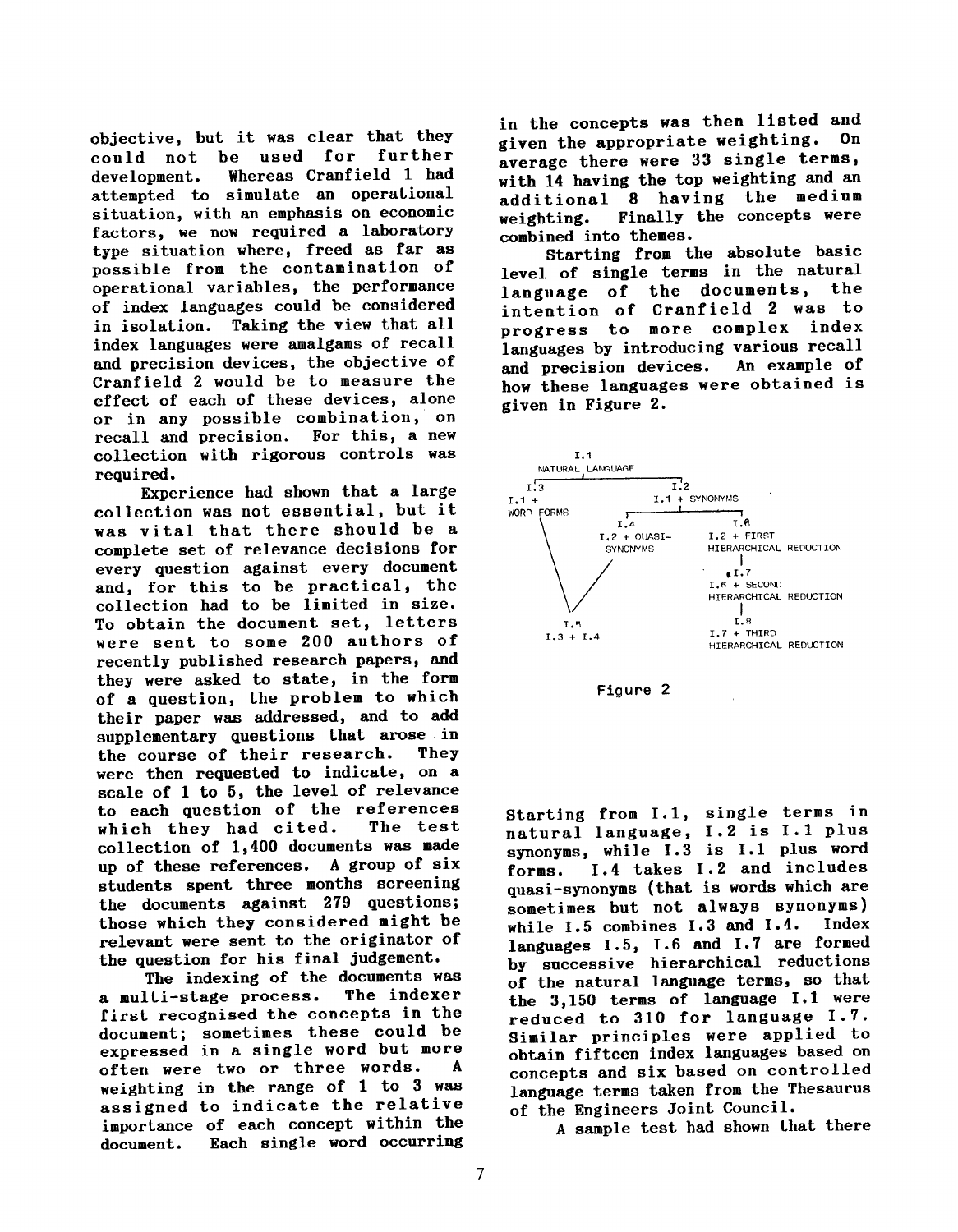would be serious clerical problems in carrying out coordinate level searches for 29 index languages, and for some weeks we flirted with the idea of using a computer. At that time there was no program which was remotely capable of doing what was required but fortunately a member of my staff, Michael Keen, came up with an ingenious idea which allowed us to simulate computer searching, albeit with considerable clerical effort. Essentially this involved making a separate index for each question by the preparation of a set of search sheets, from which clerical staff, in a single pass, could ascertain which documents would be retrieved at all levels of coordination, at the three levels of exhaustivity, at four levels of relevance and by four search rules, for each of the 29 index languages. When the totals of documents retrieved at the various coordination levels had been summed, it was possible to calculate the recall and precision figures (Fig.3)

| SINGLE TERMS. |  | NATURAL LANGUAGE. |
|---------------|--|-------------------|
|               |  |                   |

| Coordin<br>-ation |       | Documents<br>Retrieved | Recall<br>Ratio | Precision<br>Ratio |
|-------------------|-------|------------------------|-----------------|--------------------|
| level             | Rel.  | $Non-rel.$             |                 |                    |
| 1                 | 1,510 | 159,122                | 95.0%           | 0.9%               |
| 2                 | 1,203 | 58,122                 | 80.7%           | 2.2%               |
| 3                 | 940   | 21,933                 | 59.5%           | 4.1%               |
| 4                 | 606   | 7359                   | 38.1%           | 7.6%               |
|                   | 314   | 2380                   | 19.7%           | 11.6%              |
| $\frac{5}{6}$     | 154   | 699                    | 9.7%            | 18.0%              |
| Ż                 | 74    | 216                    | 4.7%            | 25.5%              |
| 8                 | 22    | 43                     | 1.4%            | 33.6%              |
| 9                 | я     | 5                      | 0.5%            | 61.5%              |
| 10                | 1     | O                      | 0.1%            | 100.0.             |

Figure 3

and thence to prepare performance plots as in Figure 4 which relates to three of the single term languages.



Such plots are not easy to interpret, so recourse was had to an amended version of a single measure, known as normalised recall, which had first been used by Professor Salton with the SMART system.

The order of merit by this measure for the 29 languages is shown in Figure 5. The original hypothesis had been that, starting from single natural language terms, the addition of recall and precision devices would inevitably improve the performance. It was the same hypothesis which has resulted in the production over the past thirty years of hundreds, if not thousands of thesauri on every possible subject, an activity which shows few signs of abating in spite of the fact that there is now abundant proof that the hypothesis was wrong. Neither we nor anybody else had considered it as remotely possible that an index language based on single terms in the natural language of the documents would be so effective that the performance could only be improved by confounding word forms or true synonyms. In Figure 5 it will be noted that, in the main, single term languages occupy the top positions, the controlled term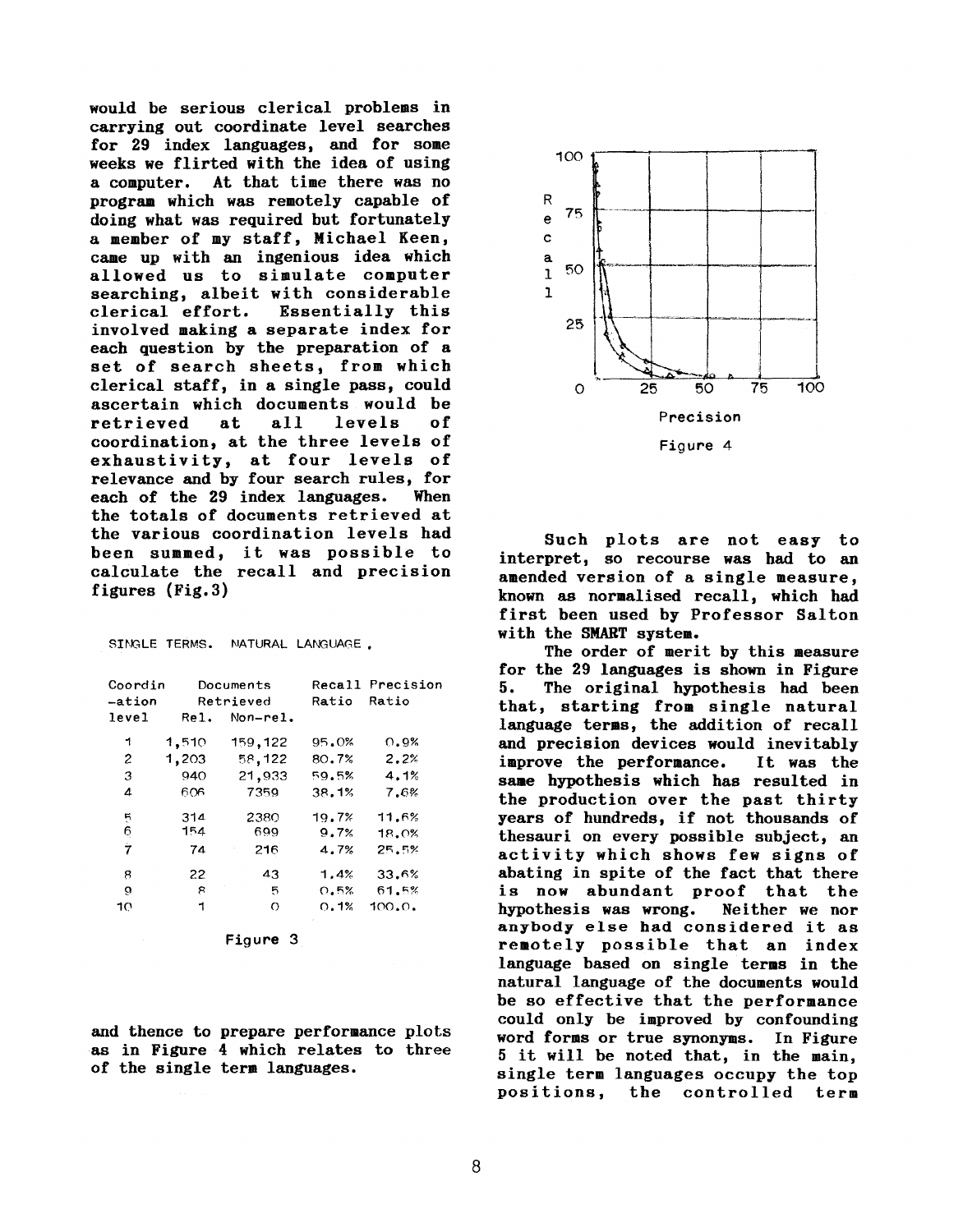Norm.

Recall

## INBEX LANGUAGE

| 65.82 | S.T. Word forms                  |
|-------|----------------------------------|
| 65.23 | Synonyms                         |
| 65.00 | Natural language                 |
| 64.47 | S.T. Synonyms. Word forms.       |
|       | Quasi-synonyms                   |
| 64.41 | S.T. Hierarchy 1st stage         |
| 64.05 | S.T. Hierarchy 2nd Stage         |
| 63.05 | S.T. Synonyms. Quasi-Synonyms    |
| 63.05 | Concepts. Hierarchy and          |
|       | alphabetical selection           |
| 62.88 | Concepts. Alphabetical 2nd       |
|       | stage selection                  |
| 61.76 | C.T. Basic terms                 |
| 61.76 | C.T. Narrower terms              |
| 61.17 | S.T. Hierarchy 3rd stage         |
| 60.11 | C.T. Broader terms               |
| 59.70 | C.T. Related terms               |
| 59.58 | C.T. Narrower and broader        |
|       | terms                            |
| 59.17 | C.T. Narrower, broader and       |
|       | <b>Related terms</b>             |
| 57.41 | Concepts. Complete combin-       |
|       | ation                            |
| 57.11 | 1st stage selection<br>Concepts. |
| 55.88 | Complete species<br>Concepts.    |
|       | and superordinate                |
| 55.76 | Hierarchical<br>Concepts.        |
|       | Selection                        |
| 55.41 | Complete species<br>Concepts.    |
| 55.05 | Selected species<br>Concepts.    |
|       | and superordinate                |
| 53.88 | Selected coordinate<br>Concepts. |
|       | and collateral                   |
| 53.52 | Selected species<br>Concepts.    |
| 52.47 | Complete collateral<br>Concepts. |
| 52.05 | superordinate<br>Concepts.       |
| 51.82 | Selected coordinate<br>Concepts. |
| 47.41 | Concepts.<br>Synonyms            |
| 44.64 | Natural language<br>Concepts.    |
|       |                                  |

## Figure 5

languages occupy the middle ground while the concept languages generally take the lowest positions.

While this table demonstrates the effect of specificity, the effect of exhaustivity required further analysis.

| Level of<br>exhaustivity | Averade<br>No. of<br>terms | Norm.<br>Recall |
|--------------------------|----------------------------|-----------------|
| Titles                   | $\overline{7}$             | 59.76           |
| Indexing 1               | 14                         | 62.88           |
| Indexing <sub>2</sub>    | 22                         | 63.57           |
| Indexing 3               | 33                         | 65.00           |
| Abstracts                | റെ                         | 60.94           |

## Figure 6

Figure 6 shows the results when the language is held constant but exhaustivity is increased from an average of seven terms, as in a title, to the average of sixty terms occurring in an abstract. There is a steady improvement to the optimum indexing level of 33 terms, followed by a sharp decline, implying that an abstract is over-exhaustive, and suggesting that full-text searching would further degrade performance. Such a statement has to be qualified in that this optimum level of exhaustivity applies only to the environment of the test. Subsequent work has shown that it is probably representative of databases in science and technology; it would not necessarily apply, for example, to legal databases.

For myself, the results of<br>field 2 appeared far more Cranfield 2 appeared far significant than the earlier test, but they did not arouse so much general comment, partly, I think, because the results were so unexpected as to appear unbelievable and also because the nature of the test removed it so far from normal experience. Swanson returned to the attack, arguing again that the method of obtaining the relevance decision had influenced the results. In doing so, he ignored two separate investigations, by Professor Salton (Ref. 7) and at Cranfield (Ref. 8) where completely new sets of relevance decisions were used without making any change in the comparative results.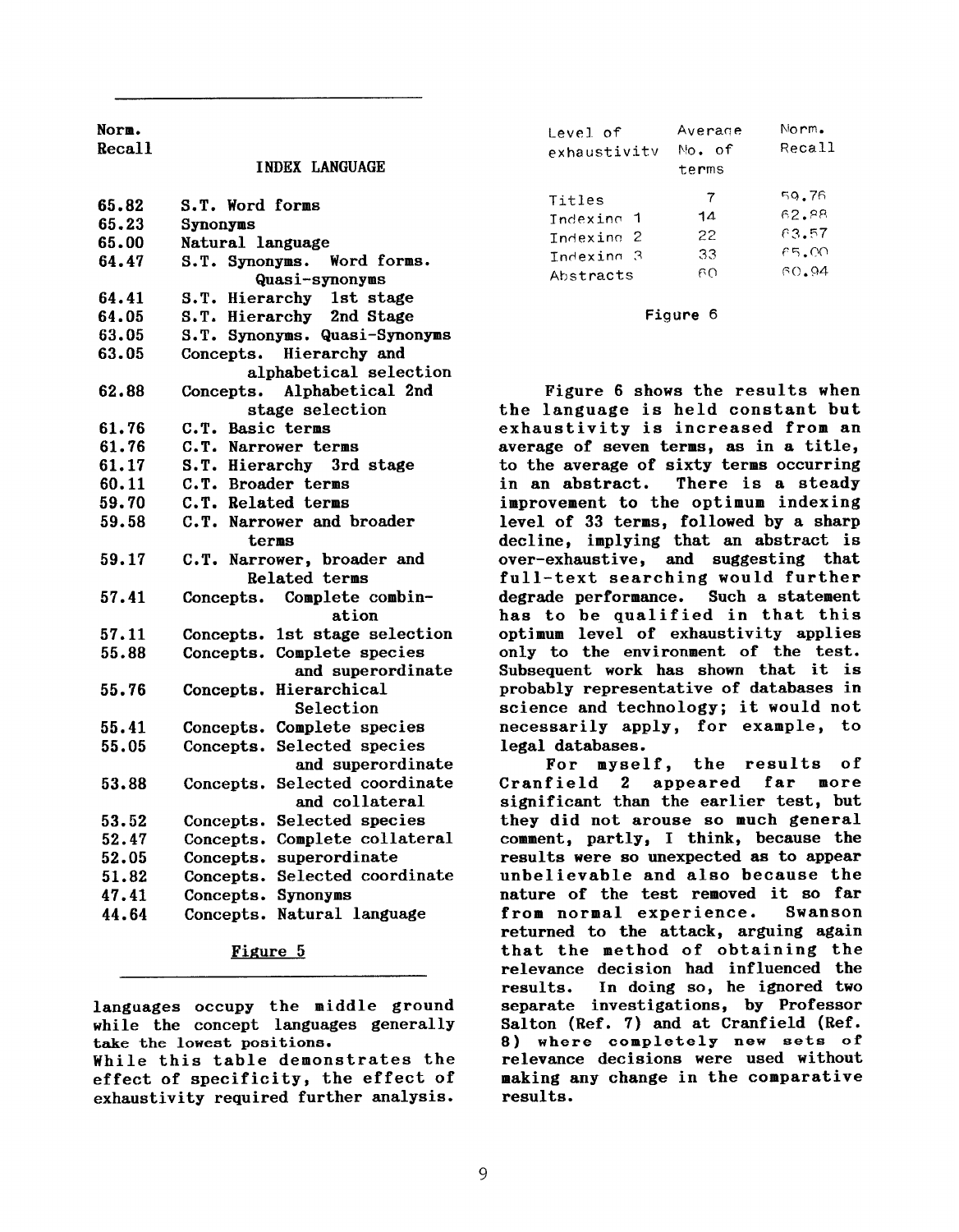The Cranfield 2 test collection has been used by several other research groups, in particular Karen Sparck-Jones at Cambridge (Ref. 9) and Salton<br>at Cornell (Ref. 10). Salton, in his early studies reported, in line with early studies reported, in line with Cranfield, that phrase languages are not superior to single terms as indexing devices, that synonym dictionaries improve performance but that other dictionary types, such as hierarchies, are not as effective as

expected".<br>Whereas at the start of Cranfield whereas at the start of Cranfi 2 it was thought that there were a number of potentially useful devices to improve either recall or precision, at the end we came to the view that exhaustivity and specificity are, to<br>quote Keen, "the only general quote keen, the only gene principles that exist to understand the fundamentals of retrieval performance". It has been amply demonstrated that in any operational system there is an inverse relationship between recall and precision. Similarly with exhaustivity<br>and specificity. As specificity and specificity. increases, one moves from low precision and high recall to high precision and low recall. Conversely, an increase in exhaustivity results in a move from low recall and high precision to high recall and low precision.

In experimental testing, much emphasis is placed on the performance measures of recall and precision but I would advocate extreme caution in their In operational situations there is strong evidence to support the view that in the majority of searches a high level of recall is<br>not required. In forty years not required. In forty years experience as an industrial or academic librarian, I can recollect only four occasions when the end-user was trying to obtain 100% recall; the vast majority of users required a few relevant papers. This is supported by an investigation by Lantz (Ref. 11) with some 2,000 scientists and engineers. He found that the number of relevant citations retrieved in online searches far outnumbered those which<br>were subsequently used. This is shown were subsequently used. in Figure 7 where it can be seen that

even though there were a hundred relevant citations, engineers never used more than eight papers.





In regard to precision, experimentally it would be considered a significant improvement if, at a given recall ratio, the precision ratio could be raised from 30% to 40%, yet for an end-user in an actual search the improvement would hardly be noticeable. As I argued earlier, the ultimate measure in an operational system must include cost. Assuming, as appears reasonable, that the objective of an IR system is to retrieve relevant citations without retrieving nonrelevant citations, and at the lowest possible cost, a measure taking this into account can be expressed as

$$
C_{r} = \frac{C_{s} + (F \times D_{n})}{D_{r}}
$$

where  $C_{\bf g}$  is the cost of a search, D and D<sub>r</sub> the number of non-relevant and relevant citations retrieved and F is a fine. Applying this measure to the evaluation of MEDLARS in 1968 and putting the fine at 20 cents, the cost of retrieving a relevant citation was shown to be \$1.58.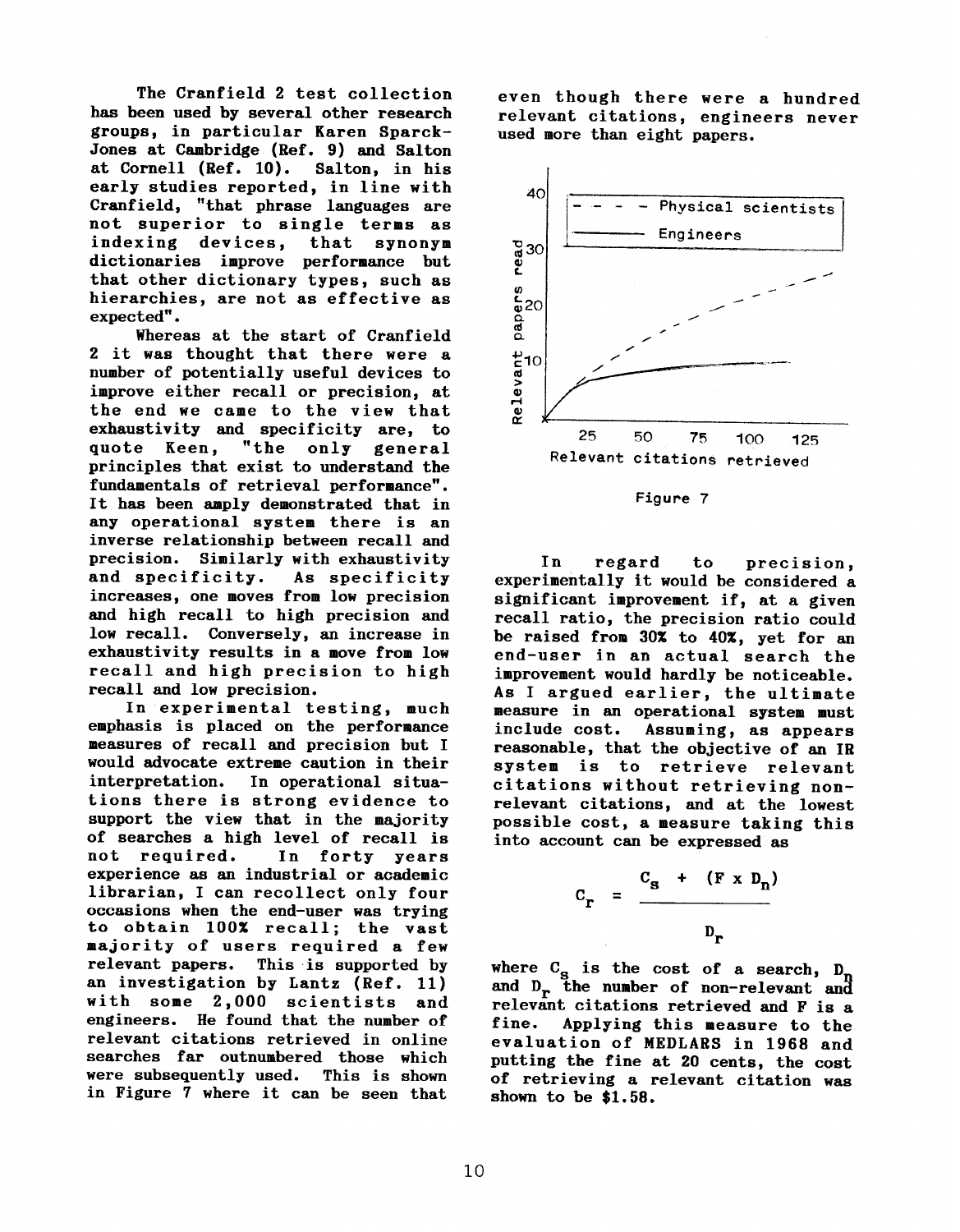Five centres took part in the evaluation and their performance in terms of recall and precision varied as shown :

|          | Recall | Precision |
|----------|--------|-----------|
|          | Ratio  | Ratio     |
| Centre A | 69.2%  | 40.7%     |
| Centre B | 64.6%  | 43.2%     |
| Centre C | 57.9%  | 50.9%     |
| Centre D | 55.5x  | 55.6x     |
| Centre E | 43.3x  | 57.22     |

With the inverse relationship of recall and precision, one cannot say that the performance of one Centre is better than another, but applying the cost measure shows a significant difference in  $C_n$ .

 $C_{\mathbf{r}}$ 

| <b>Centre A</b> | \$1.42 |
|-----------------|--------|
| <b>Centre B</b> | \$1.50 |
| <b>Centre C</b> | \$1.50 |
| Centre D        | \$1.64 |
| <b>Centre C</b> | \$2.13 |

Even this leaves the matter open to question. As previously argued, most users are satisfied with far less than total recall. Assume that the users of Medlars considered thirty relevant papers to be sufficient, and therefore all relevant papers above this number would be unwanted. Applying a fine of 20 cents for all such unwanted and non-relevant retrievals, the cost of a relevant and wanted citation shows a complete reversal from the figures above.

 $c_{\bf r}$ 

| <b>Centre A</b> | \$5,30 |
|-----------------|--------|
| Centre B        | \$5,07 |
| <b>Centre C</b> | \$4.60 |
| Centre D        | \$4.53 |
| Centre E        | \$4.13 |

These figures have no real meaning but I produce them to illustrate the extreme care necessary in interpreting test results.

Recently I read an editorial eulogizing the brave new world of

information retrieval which the writer feels is opening before us. All that is needed, he wrote, is that research should go back to basics, and that successful practices, such as classification "should be generalised and improved". I would like to echo this facile optimism, but experience of the past thirty years leads me to the conclusion that there is, in information retrieval, a barrier which it is very difficult, and perhaps impossible, to breach. A senior researcher recently asked me, "How can one explain the apparent contradiction between the fact that language understanding in human beings depends on having the terms available in context, whereas in a retrieval setting the extra context appears to hurt more<br>often than not?" It is not easy to It is not easy to find an explanation, but possibly it may be related to the seemingly random nature of information retrieval. For example, if two competent individuals prepare a thesaurus on a given subject, only 60% of the terms may be in common. If they index a document, only 30% of the terms may be assigned by both indexers. If they carry out a given search, only 40% of the citations will be retrieved in common, and if they decide the relevance of a given set of documents to a given question, there may be only 60% agreement (Refs. 8, 12,13,14). If there is any hope of significant improvement, it lies, I believe, in doing away with Boolean searching. This technique was propagated by Taube some 45 years ago to ameliorate the problem of postcoordinate searching, which was then done by the visual comparison of lists of numbers, a very slow process and prone to error. Developments in this activity came slowly, with punched cards, sorted at first by hand and then by machine, followed by trials with early computers, and gradually the high-speed computers of today. At no stage in this development was the improvement of sufficient significance to justify a rethink of what was being done, but it is ironic that we conti to use such a search technique whe